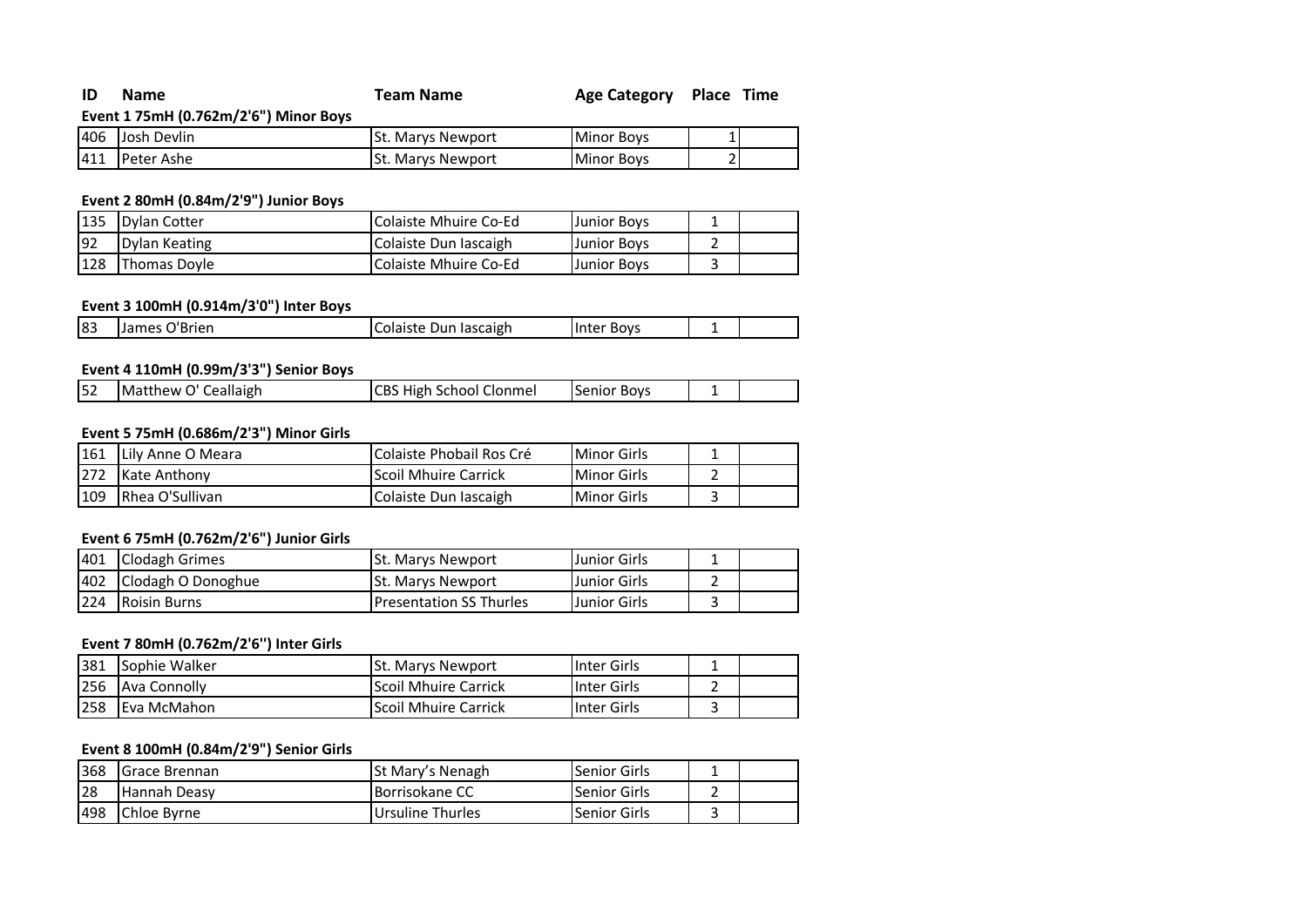| .<br>144<br>$\sim$<br>. DV<br>144,<br>৲⊢<br>w<br>- \∃lli⊌<br>avı<br><br>. ז. ור<br>$\overline{ }$<br>.<br>.<br>___<br>____<br>$\sim$ $\sim$<br>$\sim$ $\sim$ |
|--------------------------------------------------------------------------------------------------------------------------------------------------------------|
|--------------------------------------------------------------------------------------------------------------------------------------------------------------|

#### **Event 13 1200m Minor Girls**

#### **Event 14 1200m Junior Girls**

| 199 | lYasmine Lounis                   | Colaiste Dun Iascaigh | <b>Junior Girls</b> |  |
|-----|-----------------------------------|-----------------------|---------------------|--|
| 173 | Ivy Ní Reachtagáin (race walking) | ICTI Clonmel          | Junior Girls        |  |

#### **Event 17 100m Minor Boys**

| $ 332\rangle$ | Christopher Diasonama    | St Joseph's CBS Nenagh | <b>Minor Boys</b> |  |
|---------------|--------------------------|------------------------|-------------------|--|
|               | Phoenix O Farrell Rooney | IBorrisokane A.C.      | <b>Minor Boys</b> |  |
| 207           | Gonzalo Bravo            | Our Lady's Templemore  | <b>Minor Boys</b> |  |

#### **Event 18 100m Junior Boys**

| 197 | <b>Joe Burke</b>      | <b>JOur Lady's Templemore</b> | Junior Boys |  |
|-----|-----------------------|-------------------------------|-------------|--|
| 435 | Ben Deegan            | St Joseph's Borrisoleigh      | Junior Boys |  |
| 395 | <b>Killian O Hora</b> | <b>St. Marys Newport</b>      | Junior Bovs |  |

#### **Event 19 100m Inter Boys**

| 148 | <b>Aaron Dunford</b>     | Colaiste Phobail Ros Cré  | Inter Boys |  |
|-----|--------------------------|---------------------------|------------|--|
| 372 | Dillion Walsh            | <b>ISt. Marys Newport</b> | Inter Boys |  |
| 187 | <b>ICallum Patterson</b> | lOur Ladv's Templemore    | Inter Boys |  |

#### **Event 20 100m Senior Boys**

| 451 | <b>Tom McCutcheon</b>  | <b>St Joseph's Borrisoleigh</b> | Senior Boys |  |
|-----|------------------------|---------------------------------|-------------|--|
| 210 | <b>Armand Schoeman</b> | Our Lady's Templemore           | Senior Boys |  |
| 453 | Lewis Doyle            | <b>St Joseph's Borrisoleigh</b> | Senior Boys |  |

#### **Event 21 100m Minor Girls**

| 415  | Leah Berv         | <b>St. Marys Newport</b>   | <b>Minor Girls</b> |  |
|------|-------------------|----------------------------|--------------------|--|
| 363  | lAnna Paxman      | lSt Marv's Nenagh          | <b>Minor Girls</b> |  |
| 1161 | Lily Anne O Meara | l Colaiste Phobail Ros Cré | <b>Minor Girls</b> |  |

**Event 22 100m Junior Girls**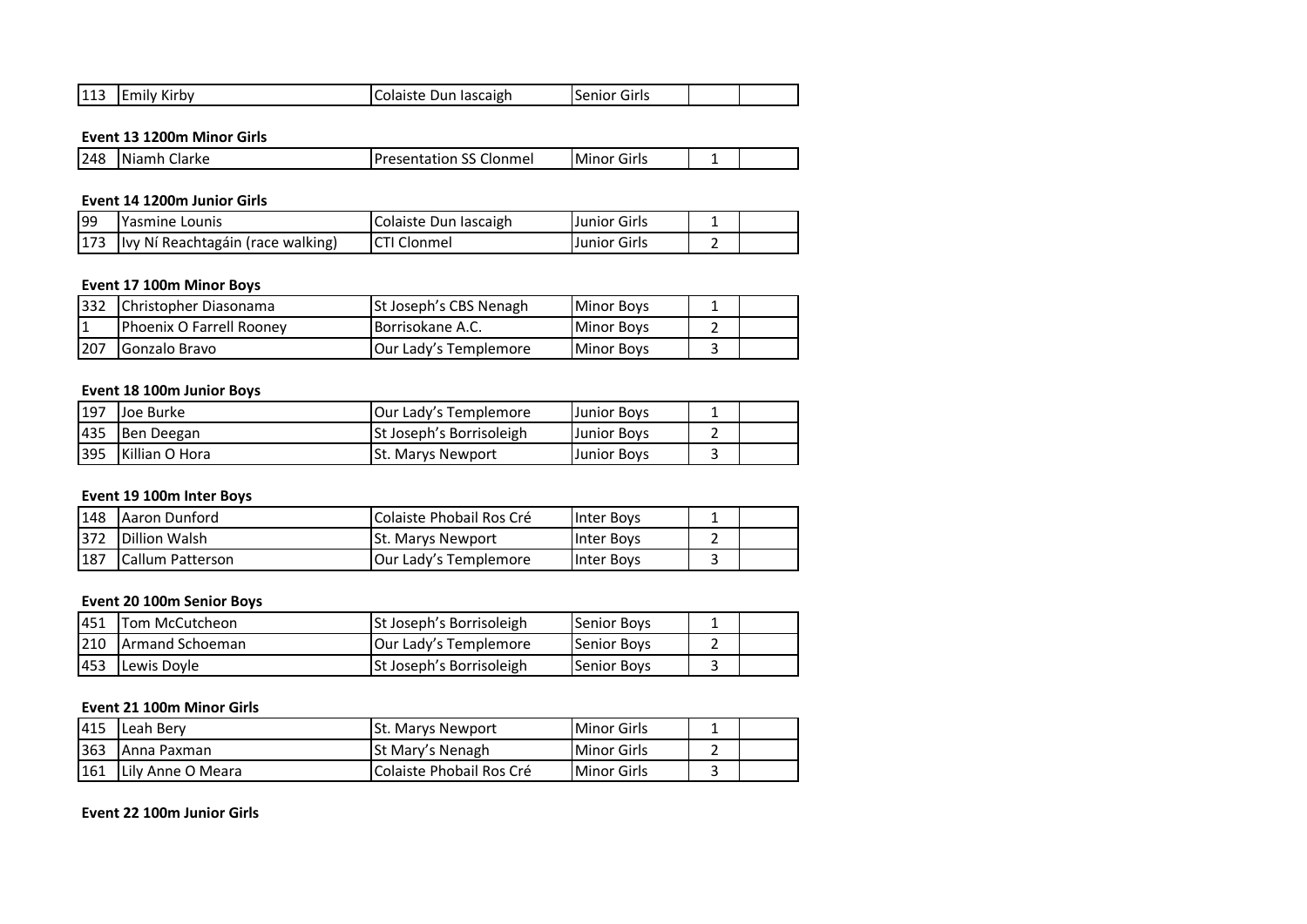| 362  | Mairead O'Brien   | lSt Marv's Nenagh             | Junior Girls        |  |
|------|-------------------|-------------------------------|---------------------|--|
| 404  | <b>Ava Palmer</b> | <b>ISt. Marys Newport</b>     | <b>Junior Girls</b> |  |
| 1914 |                   | <b>I</b> Presentation Thurles | <b>Junior Girls</b> |  |

## **Event 23 100m Inter Girls**

| 466 | <b>Emily Davidson</b> | Ursuline Thurles         | IInter Girls | - |  |
|-----|-----------------------|--------------------------|--------------|---|--|
| 381 | Sophie Walker         | <b>St. Marys Newport</b> | IInter Girls |   |  |
| 464 | Anna O'Donoghue       | Ursuline Thurles         | Inter Girls  |   |  |

#### **Event 24 100m Senior Girls**

| 495 | Leona Maher            | Ursuline Thurles         | <b>Senior Girls</b>  |  |
|-----|------------------------|--------------------------|----------------------|--|
| 369 | <b>Ellen O'Dwyer</b>   | <b>St Mary's Nenagh</b>  | <b>ISenior Girls</b> |  |
| 171 | <b>Alannah Dunford</b> | Colaiste Phobail Ros Cré | <b>Senior Girls</b>  |  |

# **Event 25 800m Minor Boys**

| 342 | Kevin Finn           | St Joseph's CBS Nenagh         | <b>Minor Boys</b> | 2.25.18 |
|-----|----------------------|--------------------------------|-------------------|---------|
| 203 | Chris Dunne          | <b>Our Lady's Templemore</b>   | <b>Minor Boys</b> | 2.35.75 |
| 49  | <b>Keenan Scully</b> | <b>CBS High School Clonmel</b> | <b>Minor Boys</b> | 2.41.23 |

#### **Event 26 800m Junior Boys**

| 199 | Roy Doran       | <b>JOur Lady's Templemore</b> | <b>Junior Boys</b> | 2.29.44 |
|-----|-----------------|-------------------------------|--------------------|---------|
| 153 | Ramai Havatitye | Colaiste Phobail Ros Cré      | <b>Junior Boys</b> | 2.30.65 |
| 392 | Charlie Tobin   | <b>St. Marys Newport</b>      | <b>Junior Boys</b> | 2.34.89 |

#### **Event 27 400m Inter Boys**

| <b>378</b> | Dara Kennedy  | <b>St. Marys Newport</b>        | Inter Boys | 54.95 |
|------------|---------------|---------------------------------|------------|-------|
| 148        | Aaron Dunford | Colaiste Phobail Ros Cré        | Inter Bovs | 56.64 |
| 425        | Billy O'Brien | <b>St Joseph's Borrisoleigh</b> | Inter Bovs | 59.44 |

#### **Event 28 400m Senior Boys**

| 1451 | Tom McCutcheon | St Joseph's Borrisoleigh | <b>Senior Boys</b> | 53.66 |
|------|----------------|--------------------------|--------------------|-------|
| 340  | Sean Hayes     | St Joseph's CBS Nenagh   | <b>Senior Boys</b> | 54.89 |
| 339  | Sean Movlan    | St Joseph's CBS Nenagh   | <b>Senior Boys</b> | 57.91 |

**Event 29 800m Minor Girls**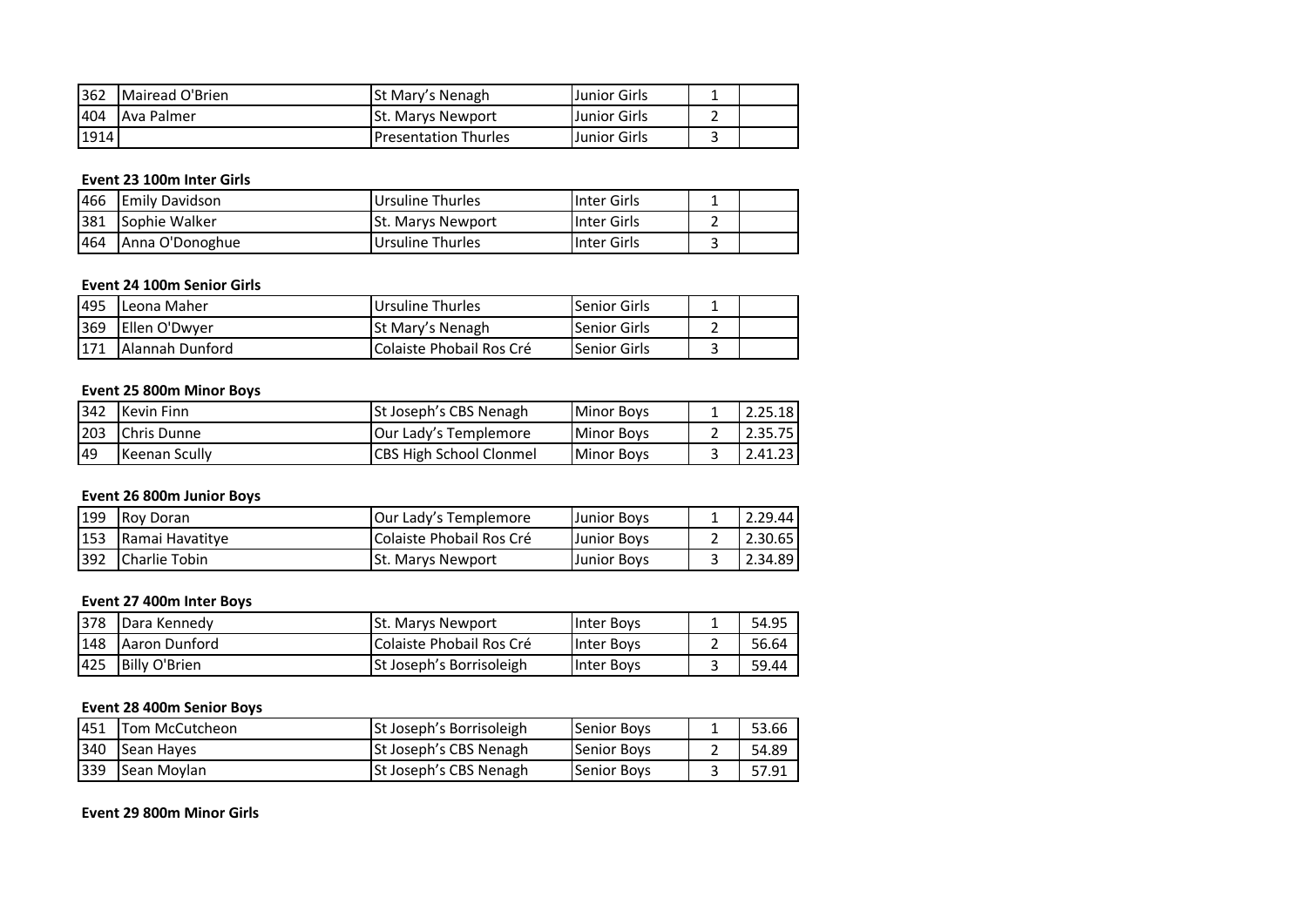| 415 | <b>ILeah Berv</b> | <b>St. Marys Newport</b>        | Minor Girls | 2.37.95 |
|-----|-------------------|---------------------------------|-------------|---------|
| 482 | Carla Williamson  | Ursuline Thurles                | Minor Girls | 2.46.24 |
| 229 | Tara Moguet       | <b>IPresentation SS Thurles</b> | Minor Girls |         |

# **Event 30 800m Junior Girls**

| 361 | Abbie Mae McGrath   | St Mary's Nenagh                | Junior Girls        | 2.33.39 |
|-----|---------------------|---------------------------------|---------------------|---------|
| 244 | <b>Emer Brennan</b> | <b>IPresentation SS Clonmel</b> | <b>Junior Girls</b> | 2.38.65 |
| 472 | Allana Spillane     | Ursuline Thurles                | Junior Girls        | 2.39.51 |

#### **Event 31 800m Inter Girls**

| 348  | Jennifer O'Learv    | <b>St Mary's Nenagh</b>        | Inter Girls  | 2.31.08 |
|------|---------------------|--------------------------------|--------------|---------|
| 176  | <b>Ruby Carroll</b> | Loreto Clonmel                 | Inter Girls  | 2.43.62 |
| 1910 |                     | <b>Presentation SS Thurles</b> | IInter Girls | 2.41.22 |

#### **Event 32 800m Senior Girls**

| 181  | <b>IMuireann Duffy</b> | l Loreto Clonmel                | <b>Senior Girls</b> | 2.31.38 |
|------|------------------------|---------------------------------|---------------------|---------|
| 1917 |                        | <b>IPresentation SS Thurles</b> |                     | 2.43.42 |
| 230  | Helen Cleere           | <b>Presentation SS Thurles</b>  | <b>Senior Girls</b> | 2.46.62 |

#### **Event 33 1500m Inter Boys**

| 31  | Dáire O'Donnell   | <b>Cashel Community School</b> | Inter Bovs | 4.34.66 |
|-----|-------------------|--------------------------------|------------|---------|
| 293 | Diarmuid Molonev  | <b>St Joseph's CBS Nenagh</b>  | Inter Bovs | 4.40.78 |
| 63  | Michael O'Mahonev | <b>CBS Thurles</b>             | Inter Bovs | 4.41.12 |

# **Event 34 1500m Senior Boys**

| 25  | James Tanner   | <b>Borrisokane CC</b>          | <b>Senior Boys</b> | 4.18.49 |
|-----|----------------|--------------------------------|--------------------|---------|
| 182 | Alex Crowley   | <b>CBS Thurles</b>             | <b>Senior Boys</b> | 4.32.79 |
| 155 | Conor Flaherty | <b>CBS High School Clonmel</b> | <b>Senior Boys</b> | 4.34.32 |

#### **Event 35 1500m Inter Girls**

| 176 | <b>Ruby Carroll</b> | Loreto Clonmel   | <b>Inter Girls</b> | 5.30.11 |
|-----|---------------------|------------------|--------------------|---------|
| 461 | Anna O'Callaghan    | Ursuline Thurles | <b>Inter Girls</b> | 5.41.09 |
| 467 | <b>IOrla Ryan</b>   | Ursuline Thurles | <b>Inter Girls</b> | 5.43.07 |

**Event 36 1500m Senior Girls**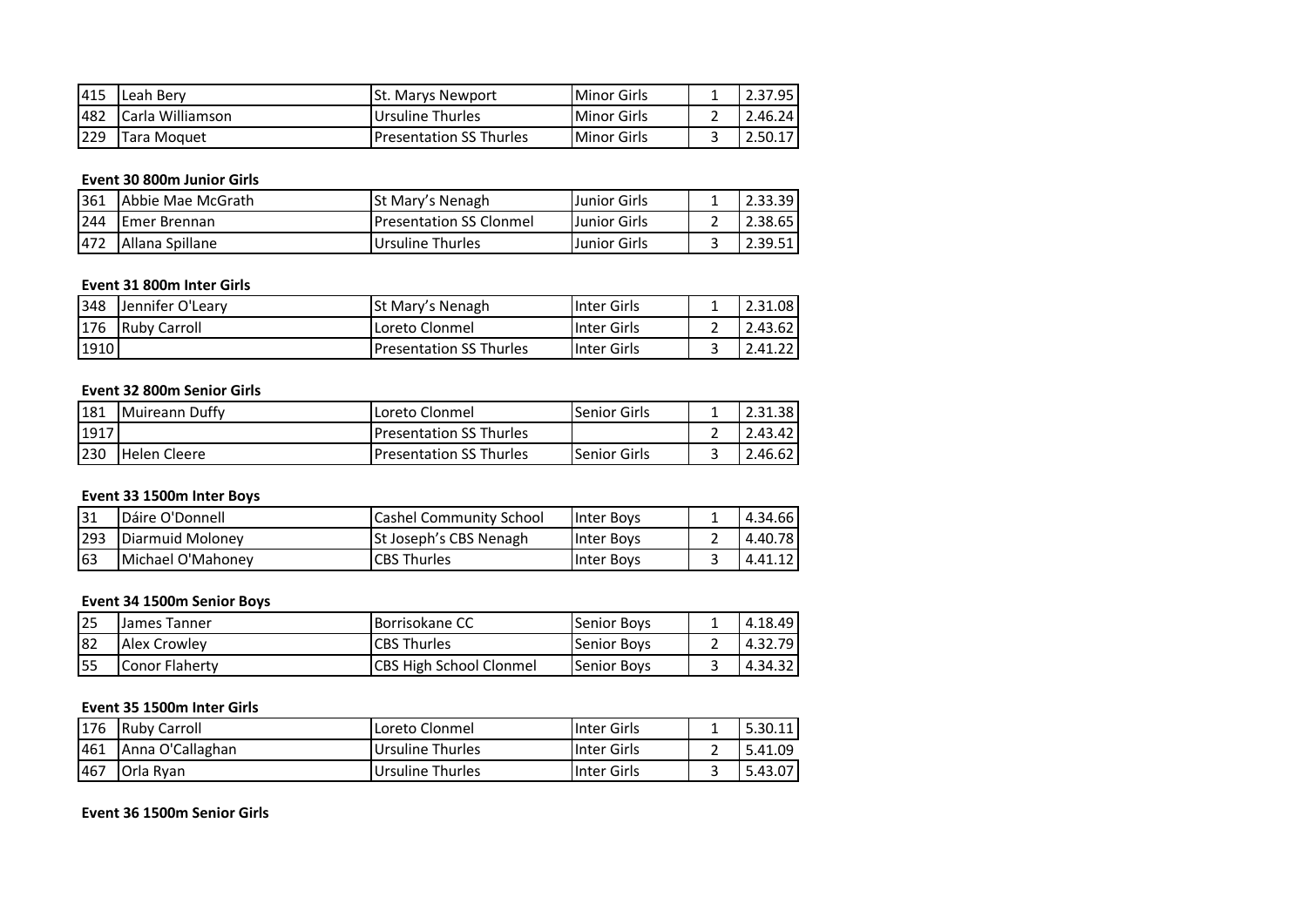| 370  | Niamh Cunneen        | <b>St Mary's Nenagh</b> | <b>Senior Girls</b> | 4.57.48 |
|------|----------------------|-------------------------|---------------------|---------|
| 181  | Muireann Duffy       | Loreto Clonmel          | <b>Senior Girls</b> | 4.59.86 |
| 1371 | <b>Ellen Cunneen</b> | St Mary's Nenagh        | <b>Senior Girls</b> | 5.08.00 |

# **Minor Girls Relay**

| Scoil Mhuire Carrick            |  |
|---------------------------------|--|
| Ursuline Thurles                |  |
| <b>Colaiste Phobail Ros Cré</b> |  |

# **Junior Girls Relay**

| <b>IPresentation SS Thurles</b> |  |
|---------------------------------|--|
| <b>St Marys Newport</b>         |  |
| <b>St Marys Nenagh</b>          |  |

# **Inter Girls Relay**

| <b>St Marys Nenagh</b>  |  |
|-------------------------|--|
| Ursuline Thurles        |  |
| <b>St Marys Newport</b> |  |

# **Senior Girls Relay**

| <b>St Marys Nenagh</b>          |  |
|---------------------------------|--|
| Ursuline Thurles                |  |
| <b>IPresentation SS Thurles</b> |  |

# **Minor Boys Relay**

| <b>CBS Nenagh</b>       |  |
|-------------------------|--|
| <b>St Marys Newport</b> |  |
| Our Ladies Templemore   |  |

# **Junior Boys Relay**

|                   | <b>St Marys Newport</b> |  |
|-------------------|-------------------------|--|
|                   | Colaiste Mhuire Thurles |  |
| <b>CBS Nenagh</b> |                         |  |

**Inter Boys Relay**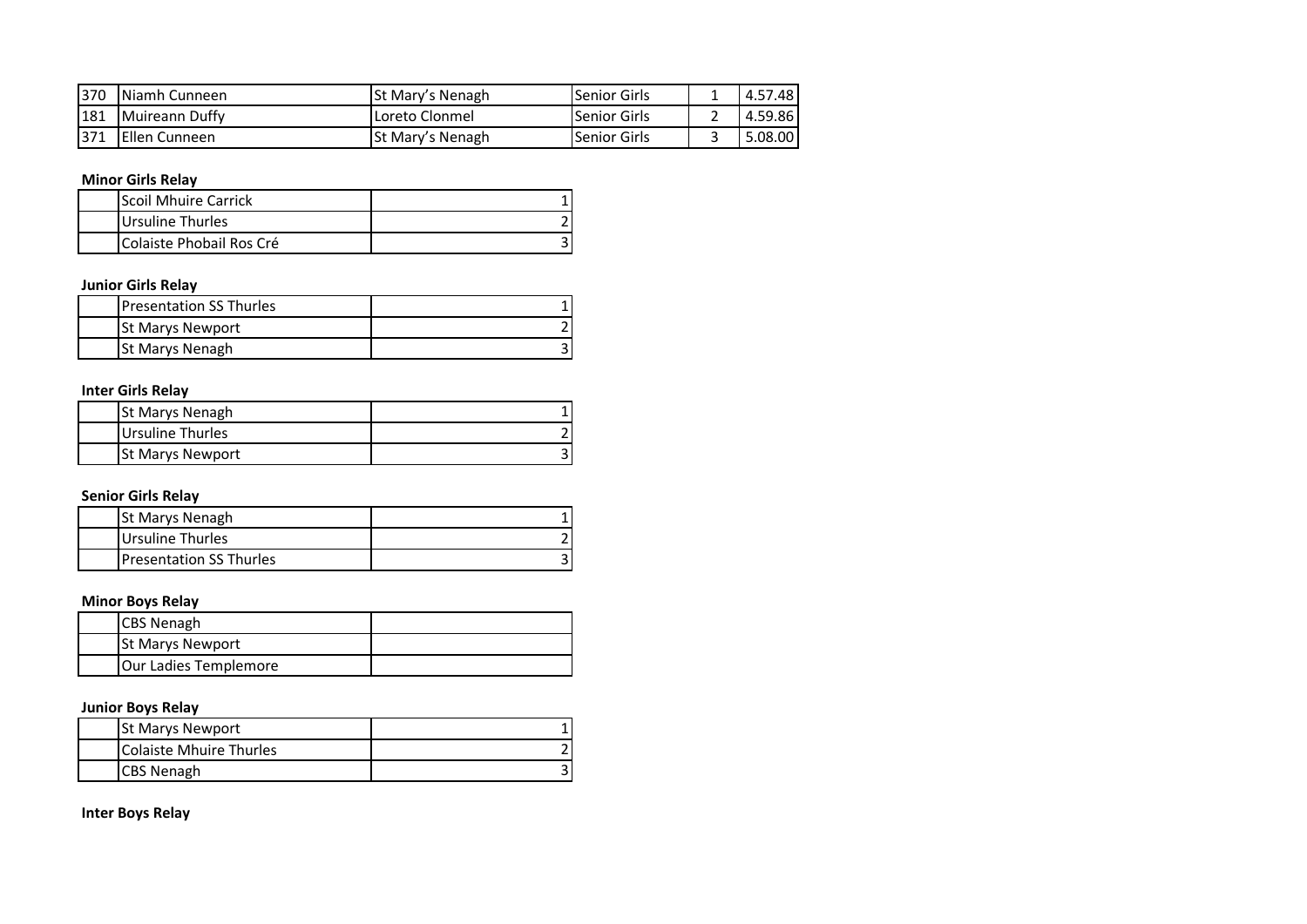| <b>St Marys Newport</b> |  |
|-------------------------|--|
| Our Ladies Templemore   |  |
| Colaiste Mhuire Thurles |  |

# **Senior Boys Relay**

| <b>St Joseph's Borrisoleigh</b> |  |
|---------------------------------|--|
| Colaiste Phobail Ros Cré        |  |
| <b>CBS Nenagh</b>               |  |

# **Event 37 Long Jump Minor Boys**

| lid | <b>Name</b>              | <b>Team Name</b>      | <b>Age Category</b> | <b>H1</b> | l#2  | #3   | <b>Best</b> |
|-----|--------------------------|-----------------------|---------------------|-----------|------|------|-------------|
|     | Phoenix O Farrell Rooney | Borrisokane A.C.      | <b>Minor Boys</b>   | 4.66      | 4.57 | 4.90 | 4.90        |
| 406 | Josh Devlin              | St. Marys Newport     | <b>Minor Boys</b>   | 4.17      | 4.25 | 4.43 | 4.43        |
| 408 | Oliver Roche             | St. Marys Newport     | <b>Minor Boys</b>   | 3.70      | 3.79 | 4.04 | 4.04        |
| 411 | Peter Ashe               | St. Marys Newport     | <b>Minor Boys</b>   | 3.33      | 3.09 | 2.86 | 3.33        |
| 103 | <b>Oisin Mannion</b>     | Colaiste Dun Iascaigh | <b>Minor Boys</b>   |           |      | 2.83 | 2.83        |
| 106 | Lennon Caplice           | Colaiste Dun Iascaigh | <b>Minor Boys</b>   | 2.76      | 2.69 | 2.72 | 2.76        |

# **Event 38 Long Jump Junior Boys**

| lıD | <b>Name</b>            | <b>Team Name</b>       | <b>Age Category</b> | #1    | <b>H2</b> | l#3  | <b>Best</b> |
|-----|------------------------|------------------------|---------------------|-------|-----------|------|-------------|
| 315 | Oisin Kelly-O'Driscoll | St Joseph's CBS Nenagh | <b>Junior Boys</b>  | 3.27  | 3.68      | 3.74 | 3.74        |
| 92  | Dylan Keating          | Colaiste Dun Iascaigh  | <b>Junior Boys</b>  | 3.20  | 3.40      | 3.56 | 3.56        |
| 130 | Alex Maher             | Colaiste Mhuire Co-Ed  | <b>Junior Boys</b>  | ΙX    | 3.46      | 3.55 | 3.55        |
| 133 | Javier Rodriguez       | Colaiste Mhuire Co-Ed  | <b>Junior Boys</b>  | 3.19  | 3.10      | 3.43 | 3.43        |
| 134 | David Tabalina         | Colaiste Mhuire Co-Ed  | <b>Junior Boys</b>  | 3.31  | 13.32     | 3.43 | 3.43        |
| 94  | Maxim Gaina            | Colaiste Dun Iascaigh  | <b>Junior Boys</b>  | 13.21 | 3.26      | X    | 3.26        |
| 200 | <b>Rhys King</b>       | Our Lady's Templemore  | <b>Junior Boys</b>  | Ix    | 2.98      | 2.60 | 2.98        |

# **Event 39 Long Jump Inter Boys**

| lid       | <b>Name</b>           | <b>Team Name</b>               | <b>Age Category</b> | <b>H1</b> | l#2  | 1#3  | <b>Best</b> |
|-----------|-----------------------|--------------------------------|---------------------|-----------|------|------|-------------|
| 372       | <b>Dillion Walsh</b>  | <b>St. Marys Newport</b>       | Inter Boys          | 5.36      | 4.95 | 5.60 | 5.60        |
| <b>41</b> | Cian Flaherty         | <b>CBS High School Clonmel</b> | Inter Boys          | 4.82      | 4.76 | 4.40 | 4.82        |
| 116       | David McConnell       | Colaiste Mhuire Co-Ed          | Inter Boys          |           | 4.17 | 4.27 | 4.27        |
| 183       | Kieran Martin         | Our Lady's Templemore          | Inter Boys          | 4.19      | 4.26 | 3.87 | 4.26        |
| 59        | <b>Thomas Cummins</b> | <b>CBS Thurles</b>             | Inter Boys          | 3.87      | 4.24 | ΙX   | 4.24        |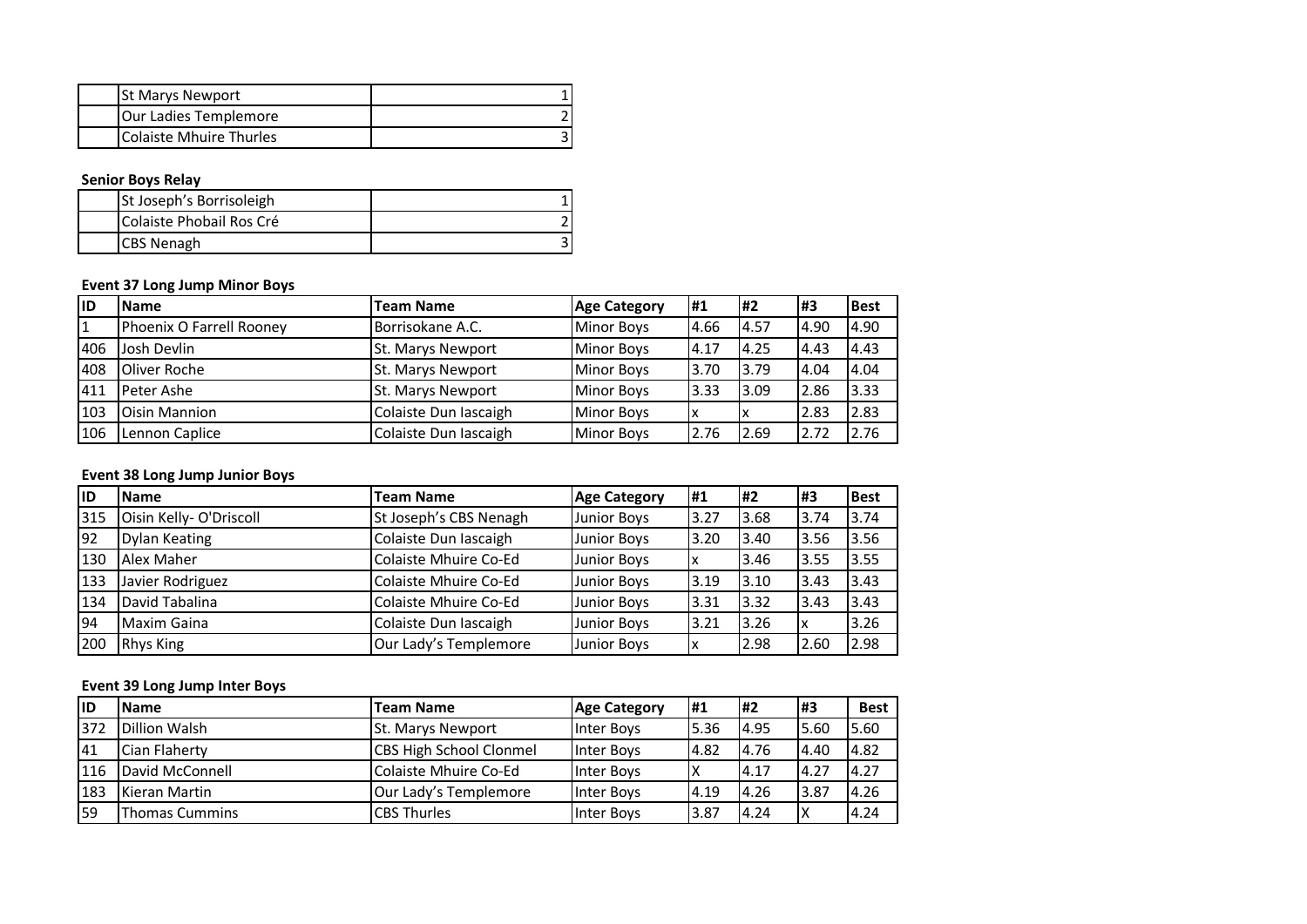| 156 | Jamie O'Mahonev  | <b>CBS Thurles</b>              | Inter Bovs         | 4.20 | 3.87  | 14.07 | 14.20 |
|-----|------------------|---------------------------------|--------------------|------|-------|-------|-------|
| 151 | Ruairi costin    | <b>ICBS High School Clonmel</b> | <b>Senior Boys</b> |      | 14.16 | 4.03  | 14.16 |
| I58 | Conn Phelan      | <b>CBS Thurles</b>              | Inter Bovs         | 3.20 | 13.08 | 2.83  | 13.20 |
| 86  | Diarmaid Mannion | Colaiste Dun Iascaigh           | Inter Bovs         | 3.06 | 13.19 |       | 3.19  |

#### **Event 40 Long Jump Senior Boys**

| lid | <b>Name</b>          | <b>Team Name</b>               | <b>Age Category</b> | <b>H1</b> | #2    | l#3  | <b>Best</b> |
|-----|----------------------|--------------------------------|---------------------|-----------|-------|------|-------------|
| 45  | Jack Boland          | CBS High School Clonmel        | <b>Senior Boys</b>  | ΙX        | 5.20  | 5.19 | 5.20        |
| 167 | Michael Fitzgerald   | Colaiste Phobail Ros Cré       | <b>Senior Boys</b>  | 5.03      | 4.94  | 2.69 | 5.03        |
| 81  | James Doyle          | <b>CBS Thurles</b>             | <b>Senior Boys</b>  | 4.89      | 5.02  | 4.45 | 5.02        |
| 165 | <b>Graham Dooley</b> | Colaiste Phobail Ros Cré       | <b>Senior Boys</b>  | 4.72      | 14.63 | 4.38 | 4.72        |
| 166 | Kyle Bergin          | Colaiste Phobail Ros Cré       | <b>Senior Boys</b>  | 4.05      | 4.26  | 4.17 | 4.26        |
| 53  | Mathew Weight        | <b>CBS High School Clonmel</b> | <b>Senior Boys</b>  | 3.76      | 3.29  | 3.40 | 3.76        |
| 52  | Matthew O' Ceallaigh | <b>CBS High School Clonmel</b> | <b>Senior Boys</b>  | 3.28      | 3.75  | Ιx   | 3.75        |
| 168 | Liam O Reilly        | Colaiste Phobail Ros Cré       | <b>Senior Boys</b>  | 3.21      | 3.68  | Iχ   | 3.68        |
| 169 | Jake Thompson        | Colaiste Phobail Ros Cré       | <b>Senior Boys</b>  | 3.16      | 3.09  | 3.12 | 3.16        |
|     |                      |                                |                     |           |       |      |             |
|     |                      |                                |                     |           |       |      |             |
|     |                      |                                |                     |           |       |      |             |
|     |                      |                                |                     |           |       |      |             |

## **Event 41 Long Jump Minor Girls**

| ID  | <b>Name</b>        | Team Name                      | <b>Age Category</b> | l#1  | #2   | l#3  | <b>Best</b> |
|-----|--------------------|--------------------------------|---------------------|------|------|------|-------------|
| 161 | Lily Anne O Meara  | Colaiste Phobail Ros Cré       | Minor Girls         | 4.12 | 4.20 | 4.28 | 4.28        |
| 229 | Tara Moquet        | <b>Presentation SS Thurles</b> | <b>Minor Girls</b>  | 4.19 | 3.98 | 3.73 | 4.19        |
| 267 | Sarah Connolly     | <b>Scoil Mhuire Carrick</b>    | <b>Minor Girls</b>  | 3.97 | 3.84 | 3.84 | 3.97        |
| 272 | Kate Anthony       | <b>Scoil Mhuire Carrick</b>    | <b>Minor Girls</b>  | 3.95 | 3.73 | 3.81 | 3.95        |
| 490 | Lucy Duggan        | Ursuline Thurles               | <b>Minor Girls</b>  | 3.60 | 3.44 | 3.74 | 3.74        |
| 158 | Kayla Dooley       | Colaiste Phobail Ros Cré       | Minor Girls         | IΧ   | x.   | 3.72 | 3.72        |
| 178 | Megija Eismonte    | Loreto Clonmel                 | <b>Minor Girls</b>  | 3.32 | 2.88 | 3.52 | 3.52        |
| 485 | <b>Ruth Phelan</b> | Ursuline Thurles               | <b>Minor Girls</b>  | 3.45 | 3.06 | 3.40 | 3.45        |
| 160 | Mya Steele         | Colaiste Phobail Ros Cré       | <b>Minor Girls</b>  | 2.84 | 3.18 | 3.09 | 3.18        |
| 164 | Marie Shanahan     | Colaiste Phobail Ros Cré       | <b>Minor Girls</b>  | 2.88 | 3.00 | 2.91 | 3.00        |
| 483 | Hillary Brannigan  | <b>Ursuline Thurles</b>        | <b>Minor Girls</b>  | 2.90 | 2.67 | 2.82 | 2.90        |
| 162 | Leah Harney        | Colaiste Phobail Ros Cré       | <b>Minor Girls</b>  | 2.34 | 2.65 | 2.85 | 2.85        |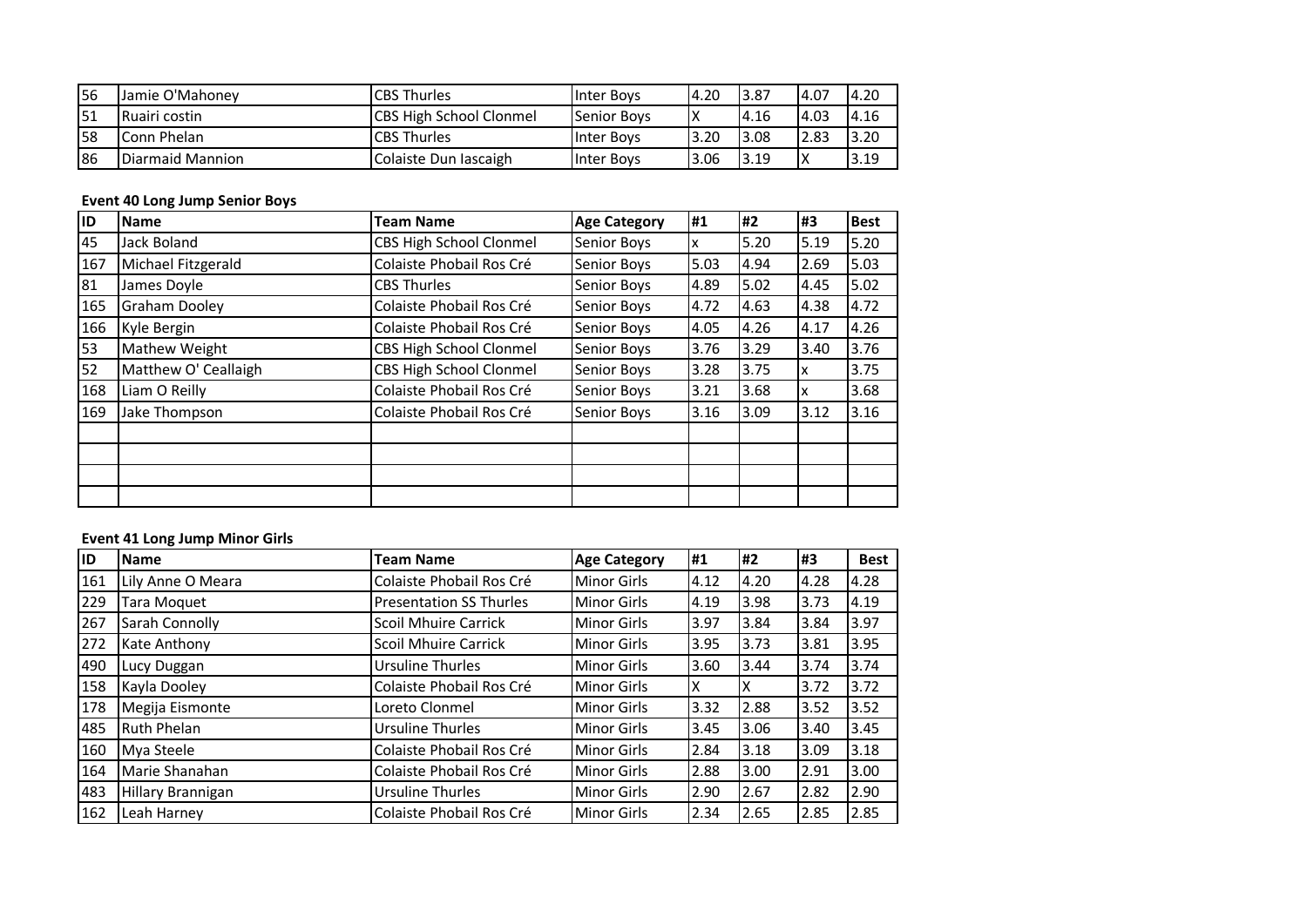| 489 | Rachel Kelly        | <b>Ursuline Thurles</b>        | Minor Girls         | 2.57 | 2.59  | 2.79 | 2.79 |
|-----|---------------------|--------------------------------|---------------------|------|-------|------|------|
| 157 | Maja Swiderska      | Colaiste Phobail Ros Cré       | <b>Minor Girls</b>  | ١x   | 12.43 | 2.76 | 2.76 |
| 109 | Rhea O'Sullivan     | Colaiste Dun Iascaigh          | <b>Minor Girls</b>  | 2.64 | 2.30  |      | 2.64 |
| 488 | Naoise Treacy       | <b>Ursuline Thurles</b>        | Minor Girls         | 2.54 | 2.36  | 2.50 | 2.54 |
| 486 | <b>Bibi Russell</b> | Ursuline Thurles               | Minor Girls         | 2.24 | Ιx    | 2.24 | 2.24 |
| 159 | Sandra Skoczea      | Colaiste Phobail Ros Cré       | <b>Minor Girls</b>  | 2.05 | 2.10  | 2.10 | 2.10 |
| 243 | Ciara Slattery      | <b>Presentation SS Clonmel</b> | <b>Junior Girls</b> | 1.94 | 1.94  |      | 1.94 |

#### **Event 42 Long Jump Junior Girls**

| ID  | Name                   | <b>Team Name</b>               | <b>Age Category</b> | #1   | #2   | #3   | <b>Best</b> |
|-----|------------------------|--------------------------------|---------------------|------|------|------|-------------|
| 402 | Clodagh O Donoghue     | St. Marys Newport              | <b>Junior Girls</b> | 4.38 | 4.42 | x    | 4.42        |
| 401 | <b>Clodagh Grimes</b>  | St. Marys Newport              | Junior Girls        | 3.98 | x    | 3.90 | 3.98        |
| 213 | Sally Anne Nyberg      | <b>Presentation SS Thurles</b> | Inter Girls         | 3.61 | 3.48 | 3.88 | 3.88        |
| 352 | Katie Howard           | St Mary's Nenagh               | <b>Junior Girls</b> | 3.64 | 3.66 | 3.84 | 3.84        |
| 266 | Laura Doyle            | <b>Scoil Mhuire Carrick</b>    | <b>Junior Girls</b> | 2.10 | 3.64 | 2.60 | 3.64        |
| 244 | <b>Emer Brennan</b>    | <b>Presentation SS Clonmel</b> | <b>Junior Girls</b> | 3.25 | 3.16 | 3.39 | 3.39        |
| 351 | Samanta Spakouska      | St Mary's Nenagh               | <b>Junior Girls</b> | 3.15 | 3.16 | 3.28 | 3.28        |
| 254 | <b>Eibhlis Bartley</b> | <b>Scoil Mhuire Carrick</b>    | Inter Girls         | 2.99 | 3.18 | 3.08 | 3.18        |
| 245 | Kate Walsh             | <b>Presentation SS Clonmel</b> | <b>Junior Girls</b> | 3.01 | 3.10 | 3.04 | 3.10        |
|     | <b>Issebel Kelly</b>   | <b>Scoil Mhuire Carrick</b>    |                     | 2.12 | 2.97 | 2.16 | 2.97        |
| 255 | Emma O Shea            | <b>Scoil Mhuire Carrick</b>    | Inter Girls         | 2.67 | 2.93 | 2.95 | 2.95        |
| 100 | Jessica Davis          | Colaiste Dun Iascaigh          | <b>Junior Girls</b> | 2.60 | 2.46 | 2.40 | 2.60        |
| 222 | <b>Ellen Nolan</b>     | <b>Presentation SS Thurles</b> | <b>Junior Girls</b> | 1.72 | 2.54 | 2.58 | 2.58        |
| 215 | Grace Flanagan         | <b>Presentation SS Thurles</b> | Inter Girls         | 2.09 | 2.44 | 2.22 | 2.44        |
| 155 | Julia Byczyk           | Colaiste Phobail Ros Cré       | <b>Junior Girls</b> | 1.97 | 1.94 | 1.92 | 1.97        |

# **Event 43 Long Jump Inter Girls**

| <b>ID</b> | <b>Name</b>           | <b>Team Name</b>               | <b>Age Category</b> | #1    | <b>H2</b> | 1#3  | <b>Best</b> |
|-----------|-----------------------|--------------------------------|---------------------|-------|-----------|------|-------------|
| 381       | Sophie Walker         | St. Marys Newport              | Inter Girls         | 14.88 | 3.98      | ΙX   | 4.88        |
| 466       | <b>Emily Davidson</b> | <b>Ursuline Thurles</b>        | Inter Girls         | 4.56  | 4.74      | 4.80 | 4.80        |
| 256       | <b>Ava Connolly</b>   | <b>Scoil Mhuire Carrick</b>    | Inter Girls         | 4.14  | 4.32      | 4.25 | 4.32        |
| 253       | Mia Power             | <b>Scoil Mhuire Carrick</b>    | Inter Girls         | 3.73  | 4.14      | 3.77 | 4.14        |
| 217       | Ella Maloney          | <b>Presentation SS Thurles</b> | Inter Girls         | 3.65  | 3.18      | 4.12 | 4.12        |
| 343       | Clodagh Moylan        | St Mary's Nenagh               | Inter Girls         | Iχ    | 3.84      | Iх   | 3.84        |
| 462       | Aisling O'Loughlin    | <b>Ursuline Thurles</b>        | Inter Girls         | 3.72  | 3.67      | 3.79 | 3.79        |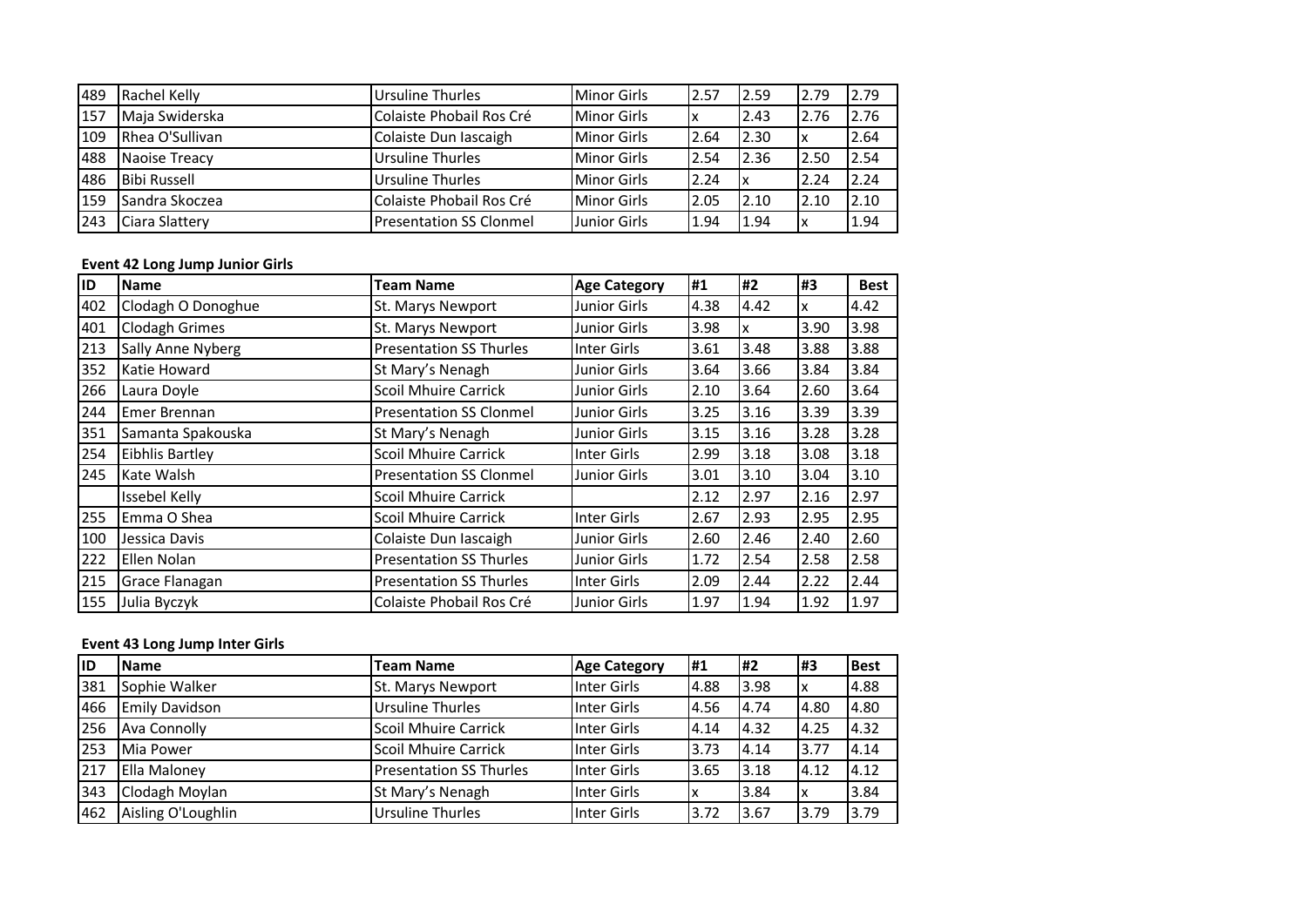| 350 | ILvdia Leamv          | lSt Mary's Nenagh        | IInter Girls       | 3.54 | 3.62 | 13.53 | 3.62 |
|-----|-----------------------|--------------------------|--------------------|------|------|-------|------|
|     | 1926 Margaret Buckley | Loreto Clonmel           | <b>Inter Girls</b> | 3.22 | 3.49 | 3.27  | 3.49 |
| 258 | <b>IEva McMahon</b>   | Scoil Mhuire Carrick     | <b>Inter Girls</b> | 3.29 | 3.25 | 13.43 | 3.43 |
| 152 | Llessica Earley       | Colaiste Phobail Ros Cré | <b>Inter Girls</b> | 2.36 | 2.37 | 2.60  | 2.60 |

# **Triple Jump Open**

| lid | <b>Name</b>             | <b>Team Name</b>              | <b>Age Category</b> | <b>H1</b> | l#2  | <b>H3</b> | <b>Best</b> |
|-----|-------------------------|-------------------------------|---------------------|-----------|------|-----------|-------------|
| 290 | <b>Grace Fitzgerald</b> | <b>St Anne's SS Tipp Town</b> | <b>Senior Girls</b> | ΙX        |      | 10.67     | 10.67       |
| 29  | Louisa Deasy            | Borrisokane CC                | Senior Girls        | 7.88      |      | 9.79      | 9.79        |
| 381 | Sophie Walker           | <b>St. Marys Newport</b>      | Inter Girls         | 9.50      | 9.68 | 19.58     | 9.68        |
| 402 | Clodagh O Donoghue      | <b>St. Marys Newport</b>      | Junior Girls        | 9.25      | 9.68 | 19.52     | 19.68       |

# **Event 44 Long Jump Senior Girls**

| lid | <b>Name</b>      | <b>Team Name</b>              | <b>Age Category</b>  | <b>H1</b> | <b>H2</b> | 1#3   | <b>Best</b> |
|-----|------------------|-------------------------------|----------------------|-----------|-----------|-------|-------------|
| 290 | Grace Fitzgerald | <b>St Anne's SS Tipp Town</b> | <b>ISenior Girls</b> | 5.13      |           | 14.92 | 5.13        |
| 29  | Louisa Deasy     | Borrisokane CC                | Senior Girls         | 14.22     | 14.01     | 14.23 | 4.23        |
| 458 | Nicola Lehane    | St Joseph's Borrisoleigh      | Senior Girls         | 3.62      | 3.74      | 3.69  | 3.74        |

# **Event 45 Shot Minor Boys**

| <b>IID</b> | <b>Name</b>        | <b>Team Name</b>       | <b>Age Category</b> | l#1  | #2   | #3   | <b>Best</b> |
|------------|--------------------|------------------------|---------------------|------|------|------|-------------|
| 76         | Darragh Doyle      | <b>CBS Thurles</b>     | <b>Minor Boys</b>   | A    | 7.52 | 6.36 | 7.52        |
| 79         | Darragh Hickey     | <b>CBS Thurles</b>     | <b>Minor Boys</b>   | х    | 6.25 | 6.36 | 6.36        |
| 102        | Sebastian Stocktil | Colaiste Dun Iascaigh  | <b>Minor Boys</b>   | 6.27 | 5.35 | 5.75 | 6.27        |
| 330        | Alex Ley           | St Joseph's CBS Nenagh | <b>Minor Boys</b>   | IΧ   | 6.08 | x    | 6.08        |
| 326        | Oscar Hackett      | St Joseph's CBS Nenagh | <b>Minor Boys</b>   | Iχ   | 5.19 | 5.70 | 5.70        |
| 412        | Conor Kiely        | St. Marys Newport      | <b>Minor Boys</b>   | 4.55 | 4.78 | 4.50 | 4.78        |
| 328        | Charlie Howard     | St Joseph's CBS Nenagh | <b>Minor Boys</b>   | IX   |      | 4.50 | 4.50        |
| 70         | Finbar Breathnach  | <b>CBS Thurles</b>     | <b>Minor Boys</b>   | X    | 4.37 | x    | 4.37        |
| 105        | Philoatir Henein   | Colaiste Dun Iascaigh  | <b>Minor Boys</b>   | 3.55 | 3.62 | 3.92 | 3.92        |
| 71         | Conor Doherty      | <b>CBS Thurles</b>     | <b>Minor Boys</b>   | 3.25 |      | x    | 3.25        |
| 78         | Conor Donnelly     | <b>CBS Thurles</b>     | <b>Minor Boys</b>   | x    |      |      | ᄉ           |

# **Event 46 Shot Junior Boys**

| lid | <b>Name</b> | Team Name          | . Category<br><b>Age</b> | <b>H</b> | I#2            | l#3                | <b>Best</b> |
|-----|-------------|--------------------|--------------------------|----------|----------------|--------------------|-------------|
| 66  | Danny Barry | <b>CBS Thurles</b> | Bovs<br>Junior           | Iχ       | $\sim$<br>7.36 | $\rightarrow$<br>- | , , , ,     |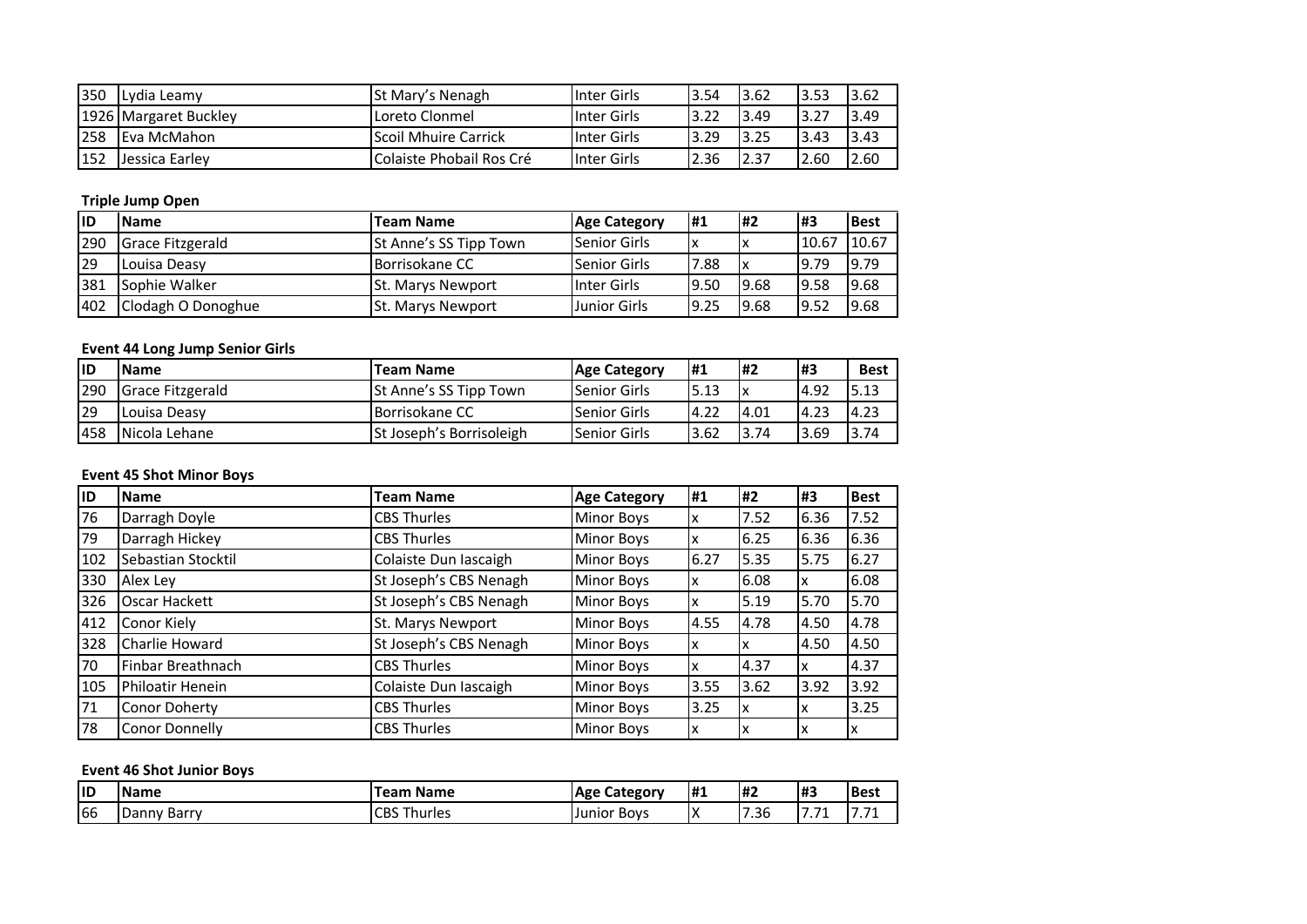| 201 | Levente Kunos      | Our Lady's Templemore    | Junior Boys        | 7.62 | 7.57 | 7.32 | 7.62 |
|-----|--------------------|--------------------------|--------------------|------|------|------|------|
| 128 | Thomas Doyle       | Colaiste Mhuire Co-Ed    | Junior Boys        | χ    | 7.33 | 7.07 | 7.33 |
| 131 | Adam Phelan        | Colaiste Mhuire Co-Ed    | <b>Junior Boys</b> |      | 7.00 | 5.70 | 7.00 |
| 310 | Billy O'Brien      | St Joseph's CBS Nenagh   | Junior Boys        | 6.63 | 6.89 | 6.97 | 6.97 |
| 154 | Damian Tomkow      | Colaiste Phobail Ros Cré | <b>Junior Boys</b> | 6.39 | 6.41 | 6.23 | 6.41 |
| 132 | Sean Lyons         | Colaiste Mhuire Co-Ed    | <b>Junior Boys</b> | 5.96 | IΧ   | 6.17 | 6.17 |
| 316 | Michael Kennedy    | St Joseph's CBS Nenagh   | Junior Boys        | 5.63 | 6.03 | 5.92 | 6.03 |
| 11  | Adam Burke         | Borrisokane CC           | <b>Junior Boys</b> | 5.85 | 5.84 | 5.57 | 5.85 |
| 95  | Danny O'Dywer      | Colaiste Dun Iascaigh    | Junior Boys        |      | 4.97 | 5.15 | 5.15 |
| 321 | <b>Emmet Jones</b> | St Joseph's CBS Nenagh   | Junior Boys        | 4.95 | 4.02 | 4.64 | 4.95 |
| 96  | Nicholas Krupta    | Colaiste Dun Iascaigh    | Junior Boys        |      | 4.92 | x    | 4.92 |
| 67  | Conor Ryan         | <b>CBS Thurles</b>       | <b>Junior Boys</b> |      | IΧ   | 4.87 | 4.87 |
| 311 | Conor McKeown      | St Joseph's CBS Nenagh   | <b>Junior Boys</b> | 4.34 | 4.72 | 4.49 | 4.72 |

# **Event 47 Shot Inter Boys**

| lid | <b>Name</b>             | <b>Team Name</b>       | <b>Age Category</b> | l#1  | #2    | #3    | <b>Best</b> |
|-----|-------------------------|------------------------|---------------------|------|-------|-------|-------------|
| l3  | Morgan Deasy            | Borrisokane CC         | Inter Boys          | 9.75 | 10.02 | 10.19 | 10.19       |
| 185 | Donnacha Cantwell       | Our Lady's Templemore  | Inter Boys          | 9.08 | 9.13  | 8.98  | 9.13        |
| 186 | Joseph Stapleton        | Our Lady's Templemore  | Inter Boys          | 8.49 | 8.46  | 8.4   | 8.49        |
| 298 | Con Egan                | St Joseph's CBS Nenagh | Inter Boys          | 18   |       | 8     | 8           |
| 120 | <b>Rory Quinn</b>       | Colaiste Mhuire Co-Ed  | Inter Boys          | Iχ   | 7.62  | 6.91  | 7.62        |
| 119 | Kevin Kelly             | Colaiste Mhuire Co-Ed  | Inter Boys          | 7.14 | 7.5   | 7.13  | 7.5         |
| 299 | Cathal Hayes            | St Joseph's CBS Nenagh | Inter Boys          | 6.98 | 6.26  | 6.95  | 6.98        |
| 60  | Sean Synott             | <b>CBS Thurles</b>     | Inter Boys          | 5.74 | 6.54  | 6.75  | 6.75        |
| 58  | Conn Phelan             | <b>CBS Thurles</b>     | Inter Boys          | 6.71 | 6.7   | х     | 6.71        |
| 64  | Diarmuid McCabe         | <b>CBS Thurles</b>     | Inter Boys          | 6.06 | x     | 5.85  | 6.06        |
| 86  | Diarmaid Mannion        | Colaiste Dun Iascaigh  | Inter Boys          | 5.23 | 5.67  | 4.28  | 5.67        |
| 297 | <b>Matthew Clifford</b> | St Joseph's CBS Nenagh | Inter Boys          | IΧ   |       | 3.69  | 3.69        |

# **Event 48 Shot Senior Boys**

| lıD | <b>Name</b>       | <b>Team Name</b>         | <b>Age Category</b> | <b>H1</b> | l#2   | 1#3   | <b>Best</b> |
|-----|-------------------|--------------------------|---------------------|-----------|-------|-------|-------------|
| 455 | <b>ITed Evans</b> | St Joseph's Borrisoleigh | <b>Senior Boys</b>  | 9.24      | 19.63 | 19.89 | 19.89       |
| 147 | Azuolas Varnele   | Colaiste Mhuire Co-Ed    | <b>Senior Boys</b>  | 8.57      | 19.12 | 19.46 | 9.46        |
| 380 | Tom Allen         | <b>St. Marys Newport</b> | <b>Inter Boys</b>   | 19.02     | 8.51  | 8.68  | 19.02       |
| 423 | Sergio Postronc   | <b>St. Marys Newport</b> | <b>Senior Boys</b>  | 18.55     | 7.98  | ΙX    | 18.55       |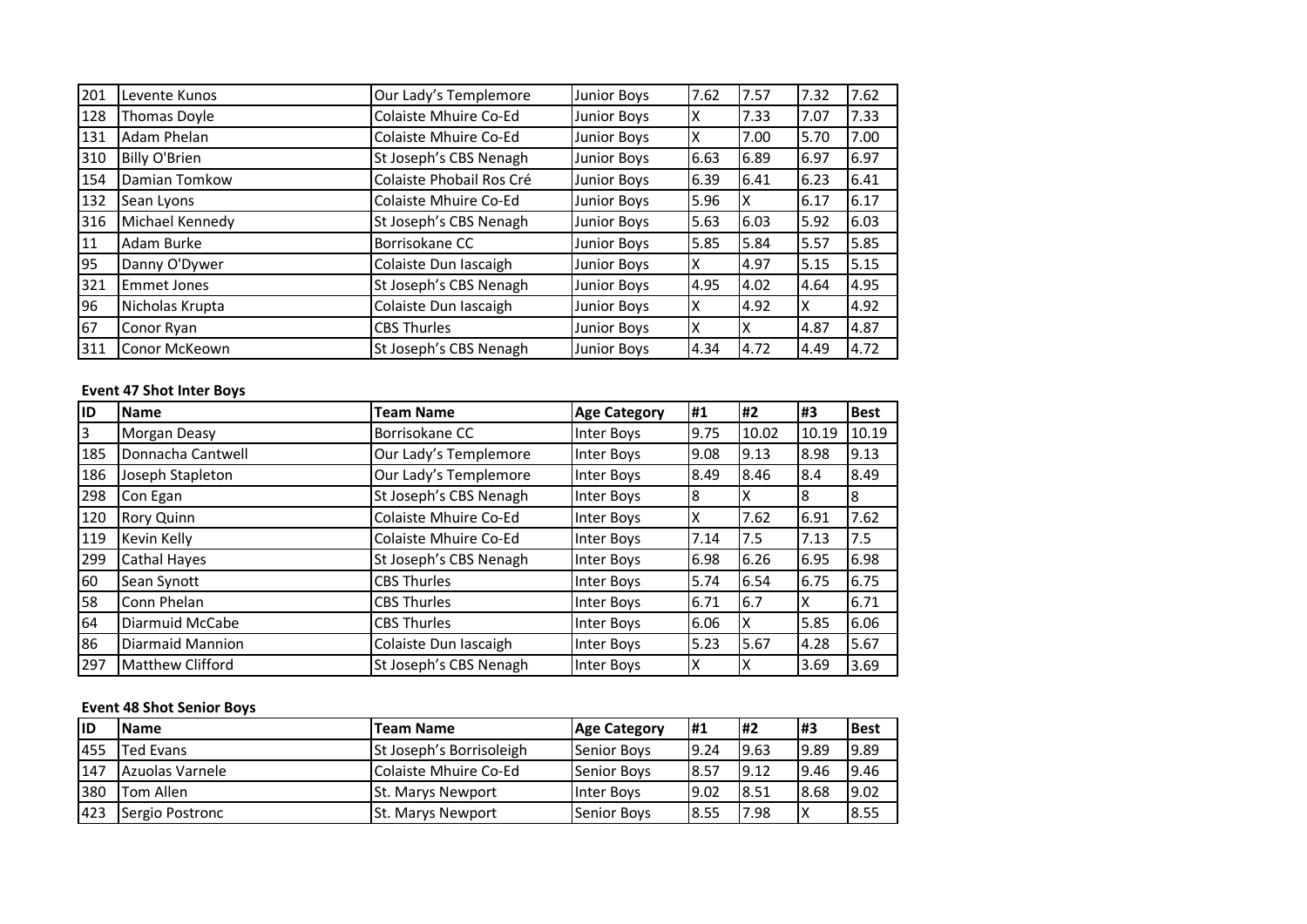| 27  | <b>Patrick Munsev</b> | Borrisokane CC           | <b>Senior Boys</b> | Ιx    | 8.12 | 18.39 | 18.39 |
|-----|-----------------------|--------------------------|--------------------|-------|------|-------|-------|
| 24  | Jake Adler            | Borrisokane CC           | Senior Boys        | 8.32  | 7.83 | 8.21  | 8.32  |
| 150 | Janus van der Merve   | Colaiste Phobail Ros Cré | <b>Inter Boys</b>  | 7.74  | 7.83 | 17.68 | 17.68 |
| 123 | <b>Adrian Dockerv</b> | <b>Borrisokane CC</b>    | <b>Senior Boys</b> | 6.79  | 7.36 | 6.76  | 7.36  |
| 121 | Trent Dean            | <b>Borrisokane CC</b>    | <b>Senior Boys</b> | 17.91 |      | 16.95 | 16.95 |

# **Event 49 Shot Minor Girls**

| <b>ID</b> | <b>Name</b>         | <b>Team Name</b>               | <b>Age Category</b> | <b>H1</b> | l#2  | l#3  | <b>Best</b> |
|-----------|---------------------|--------------------------------|---------------------|-----------|------|------|-------------|
| 480       | Sarah McGinley      | <b>Ursuline Thurles</b>        | <b>Minor Girls</b>  | 7.37      | 6.3  | 7.33 | 7.37        |
| 252       | Abbie Hassett       | <b>Presentation SS Clonmel</b> | <b>Minor Girls</b>  |           | 6.51 | 6.56 | 6.56        |
| 487       | Reiltin Morrissey   | <b>Ursuline Thurles</b>        | <b>Minor Girls</b>  | ıχ        | 5.72 | 5.95 | 5.95        |
| 419       | <b>Grace Golden</b> | St. Marys Newport              | <b>Minor Girls</b>  | 5.81      | 5.34 | 5.45 | 5.81        |
| 416       | <b>Ruby Walker</b>  | St. Marys Newport              | <b>Minor Girls</b>  | 5.03      | 4.12 | 5.1  | 5.1         |
| 490       | Lucy Duggan         | <b>Ursuline Thurles</b>        | <b>Minor Girls</b>  | Iχ        | 5.02 | x    | 5.02        |
| 373       | Ria Delahunty       | St. Marys Newport              | <b>Minor Girls</b>  | ıχ        | 4.61 | 4.88 | 4.88        |
| 417       | Leah Wixted         | St. Marys Newport              | <b>Minor Girls</b>  | 4.88      | X    | x    | 4.88        |
| 107       | Lily Casey          | Colaiste Dun Iascaigh          | <b>Minor Girls</b>  | IΧ        | 3.93 | 3.56 | 3.93        |

# **Event 50 Shot Junior Girls**

| ID  | <b>Name</b>            | <b>Team Name</b>               | <b>Age Category</b> | l#1  | #2   | l#3  | <b>Best</b> |
|-----|------------------------|--------------------------------|---------------------|------|------|------|-------------|
| 404 | Ava Palmer             | St. Marys Newport              | <b>Junior Girls</b> | Iχ   | 6.8  | 7.15 | 7.15        |
| 403 | Amy Healy              | St. Marys Newport              | <b>Junior Girls</b> | 6.97 | 6.4  | 6.45 | 6.97        |
| 245 | Kate Walsh             | <b>Presentation SS Clonmel</b> | <b>Junior Girls</b> | 5.14 | 5.4  | 5.85 | 5.85        |
| 244 | <b>Emer Brennan</b>    | <b>Presentation SS Clonmel</b> | <b>Junior Girls</b> | 5.28 | x    | ΙX   | 5.28        |
| 400 | Clara O Mahony         | St. Marys Newport              | <b>Junior Girls</b> | 3.7  | 4.6  | 3.98 | 4.6         |
| 213 | Sally Anne Nyberg      | <b>Presentation SS Thurles</b> | Inter Girls         | 3.61 | 3.48 | 3.88 | 3.88        |
| 254 | <b>Eibhlis Bartley</b> | <b>Scoil Mhuire Carrick</b>    | Inter Girls         | 2.49 | 3.18 | 3.08 | 3.18        |
|     | Issabel Kelly          | <b>Scoil Muhire Carraig</b>    |                     | 2.12 | 2.97 | 2.16 | 2.97        |
| 255 | Emma O'Shea            | <b>Scoil Muhire Carraig</b>    |                     | 2.67 | 2.93 | 2.95 | 2.95        |
| 266 | Laura Doyle            | <b>Scoil Mhuire Carrick</b>    | <b>Junior Girls</b> | 2.16 | 2.64 | 2.6  | 2.64        |
| 222 | Ellen Nolan            | <b>Presentation SS Thurles</b> | <b>Junior Girls</b> | 1.72 | 2.54 | 2.58 | 2.58        |
| 215 | Grace Flanagan         | <b>Presentation SS Thurles</b> | Inter Girls         | 2.09 | 2.44 | 2.22 | 2.44        |
| 246 | <b>Mary Meskell</b>    | <b>Presentation SS Clonmel</b> | <b>Junior Girls</b> | Ιx   | x    | Ιx   |             |

**Event 51 Shot Inter Girls**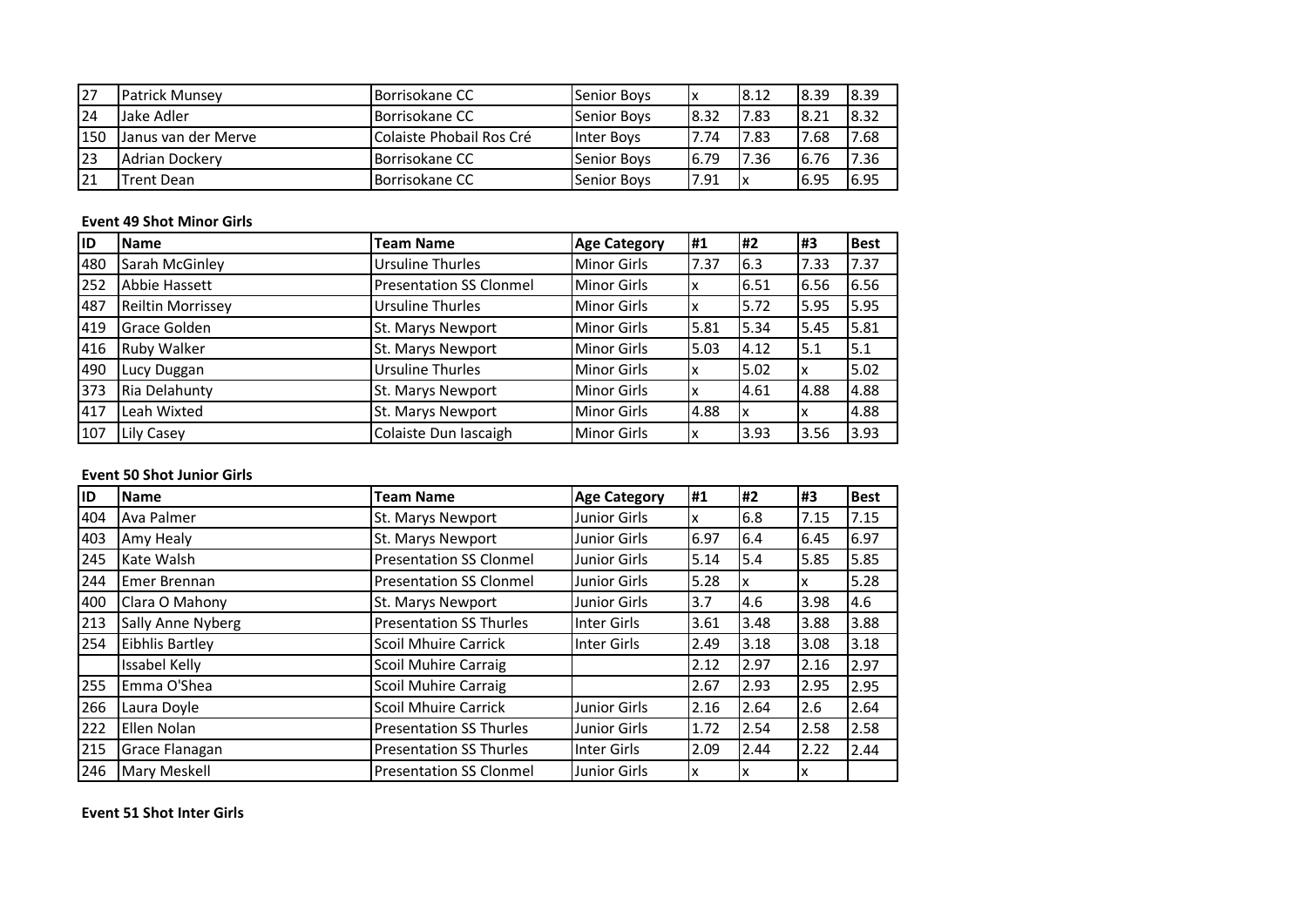| lID | <b>IName</b>        | <b>Team Name</b>                | <b>Age Category</b> | #1   | <b>H2</b> | l#3  | <b>Best</b> |
|-----|---------------------|---------------------------------|---------------------|------|-----------|------|-------------|
|     | 1929 Macarena Perez | <b>Presentation SS Thurles</b>  | Inter Girls         | 7.66 | 7.53      | 7.34 | 7.66        |
| 164 | Marie Shanahan      | Colaiste Phobail Ros Cré        | <b>Minor Girls</b>  | 7.35 | 7.34      | 7.55 | 17.55       |
| 259 | Jade Barry          | <b>Scoil Mhuire Carrick</b>     | Inter Girls         |      | 7.21      | 7.48 | 7.48        |
| 241 | Niamh Burke         | <b>IPresentation SS Clonmel</b> | <b>Inter Girls</b>  | 6.55 | 6.17      | 5.6  | 6.55        |
| 387 | Lily Fraser         | St. Marys Newport               | Inter Girls         | 5.98 | 5.92      | 5.52 | 15.98       |
| 391 | Sarah Floyd         | St. Marys Newport               | Inter Girls         | 4.45 | 4.67      | 5.08 | 15.08       |
| 237 | Saige Joylanders    | <b>Presentation SS Clonmel</b>  | <b>Inter Girls</b>  | 3.95 | 4.13      | 4.27 | 4.27        |

#### **Event 52 Shot Senior Girls**

| lid  | <b>Name</b>             | <b>Team Name</b>         | <b>Age Category</b>  | <b>H1</b> | <b>H2</b> | l#3   | <b>Best</b> |
|------|-------------------------|--------------------------|----------------------|-----------|-----------|-------|-------------|
| 1422 | IEmma Carolan           | <b>St. Marys Newport</b> | <b>Senior Boys</b>   | 7.85      | 7.65      | 7.94  | 7.94        |
| 114  | <b>Nicoleta Schitto</b> | Colaiste Dun Iascaigh    | <b>ISenior Girls</b> |           | 15.51     | 15.81 | 15.81       |
| 115  | INicoleta Banzaru       | Colaiste Dun Iascaigh    | <b>ISenior Girls</b> | 5.15      | 5.26      | 5.09  | 5.26        |

#### **Event 53 Discus Junior Boys**

| lid | <b>Name</b>      | <b>Team Name</b>              | <b>Age Category</b> | l#1   | l#2   | l#3   | <b>Best</b> |
|-----|------------------|-------------------------------|---------------------|-------|-------|-------|-------------|
| 198 | Bobbie Gleeson   | <b>IOur Lady's Templemore</b> | <b>Junior Boys</b>  | 22.79 | 19.00 | 17.40 | 22.79       |
|     | 1924 Adam Bourke | <b>Borrisokane CC</b>         | <b>Junior Boys</b>  | 19.00 |       | ΙX    | 19.00       |

# **Event 54 Discus Inter Boys**

| ID  | <b>Name</b>             | Team Name                     | <b>Age Category</b> | - #1  | <b>H2</b>   | #3 | <b>Best</b> |
|-----|-------------------------|-------------------------------|---------------------|-------|-------------|----|-------------|
| 185 | lDonnacha Cantwell      | <b>JOur Lady's Templemore</b> | Inter Boys          | 16.56 |             | ΙX | 16.56       |
| 186 | <b>Joseph Stapleton</b> | <b>JOur Lady's Templemore</b> | Inter Boys          | ΙX    | 7r<br>11.73 | ΙX | 11.75       |

#### **Event 55 Discus Senior Girls**

| lıd | <b>Name</b>       | <b>Feam Name</b>   | Category<br>Age f     | <b>H</b> <sub>1</sub> | l#2   | #3 | <b>Best</b>  |
|-----|-------------------|--------------------|-----------------------|-----------------------|-------|----|--------------|
| 422 | Carolan<br>. Emma | ISt. Marys Newport | Senior<br><b>BOVS</b> | 13.16                 | 15.61 | Iχ | 1 F<br>15.0T |

# **Event 59 Hammer Junior Boys**

| <b>ID</b> | <b>Name</b>           | Team Name             | <b>Age Category</b> | <b>H</b> 1  | <b>H2</b> | 1#3   | l Best |
|-----------|-----------------------|-----------------------|---------------------|-------------|-----------|-------|--------|
| 198       | <b>Bobbie Gleeson</b> | Our Lady's Templemore | <b>Junior Boys</b>  | י הרי<br>11 | 26.13     | Iχ    | 26.13  |
|           | 1924 Adam Bourke      | Borrisokane CC        | <b>Uunior Boys</b>  | ΙX          |           | 14.58 | 14.58  |

**Event 60 Hammer Inter Boys**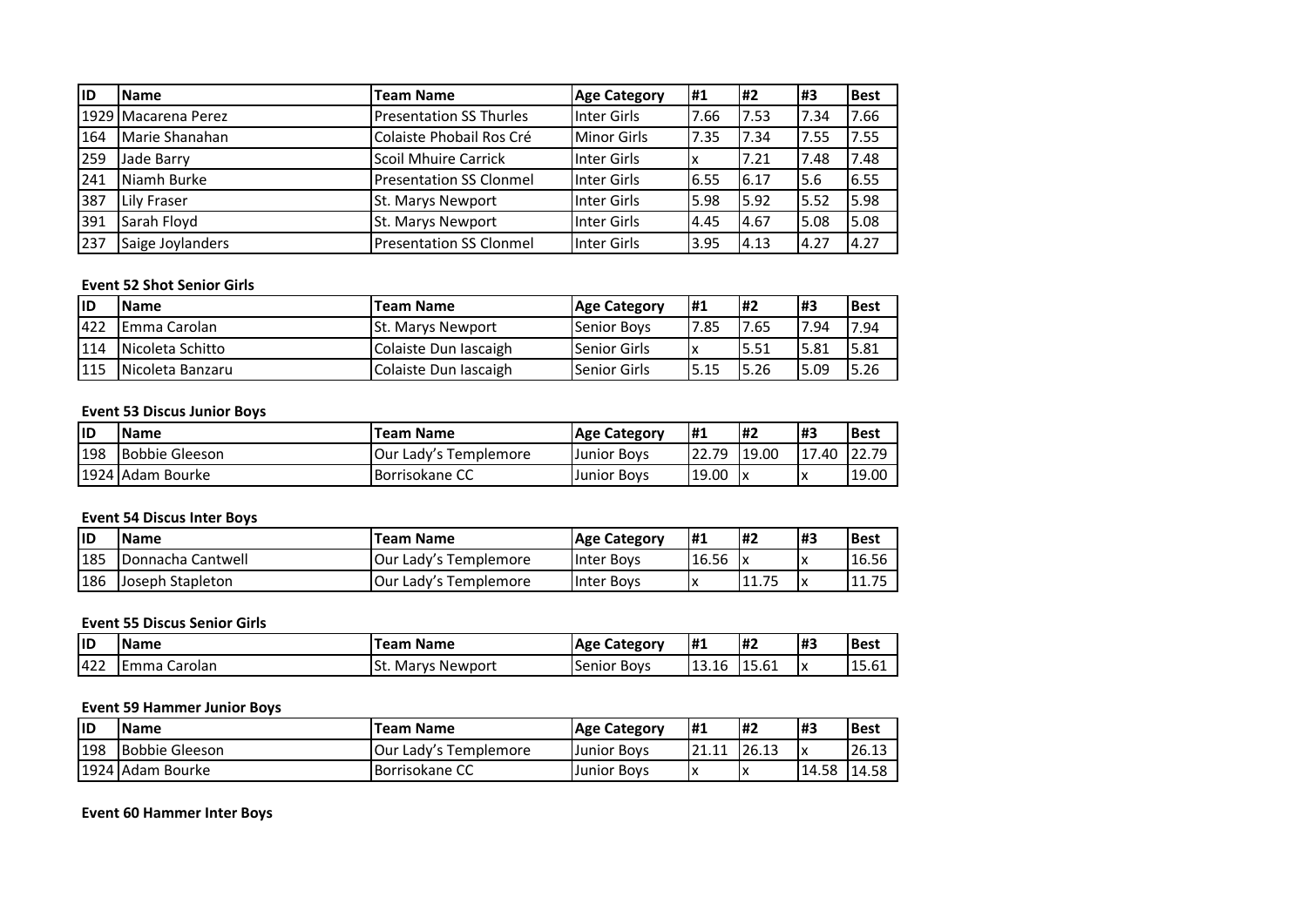| lid | <b>IName</b>             | <b>Team Name</b>              | <b>Age Category</b> | <b>H</b> 1 | l#2   | l#3   | <b>Best</b> |
|-----|--------------------------|-------------------------------|---------------------|------------|-------|-------|-------------|
|     | Morgan Deasy             | <b>Borrisokane CC</b>         | Inter Boys          | 27.29      | 131.5 | 31.23 | l31.5       |
| 185 | <b>Donnacha Cantwell</b> | Our Lady's Templemore         | <b>Inter Boys</b>   | 35.21      | 117.8 | Iχ    | 35.21       |
| 193 | <b>Brvan Quinn</b>       | <b>IOur Lady's Templemore</b> | <b>Inter Boys</b>   | 37.12      | ΙX    |       | 37.12       |

#### **Event 61 Hammer Senior Boys**

| lid | <b>Name</b><br><b>Feam Name</b> |                                    | . Category<br>Age  | <b>H1</b><br>H2 |                                | H. | <b>Best</b> |
|-----|---------------------------------|------------------------------------|--------------------|-----------------|--------------------------------|----|-------------|
| 147 | <b>TAzuolas Varnele</b>         | Co-Ed<br>Mhuire<br><b>Colaiste</b> | <b>Senior Boys</b> | 49.88           | $\overline{\phantom{a}}$<br>ı^ | ΙX | 49.88       |

#### **Event 64 Hammer Senior Girls**

| <b>IID</b> | <b>Name</b><br><b>Name</b><br>.eam |                              | Category<br>Age                              | H <sub>1</sub>                    | I#2                        | #3                                    | <b>Best</b>           |
|------------|------------------------------------|------------------------------|----------------------------------------------|-----------------------------------|----------------------------|---------------------------------------|-----------------------|
| 128        | Deasy<br><b>'Hannah</b>            | $\sim$<br>l Borrisokane<br>ັ | $\overline{\phantom{a}}$<br>Girls<br>.Senior | $\sim$<br>$\sim$ $\sim$<br>IZ5.UZ | $\cap$<br>$\sim$<br>ے بہ ب | O <sub>1</sub><br>$\sim$<br>LZ 3. O 1 | בת הר<br>. .<br>23.JL |